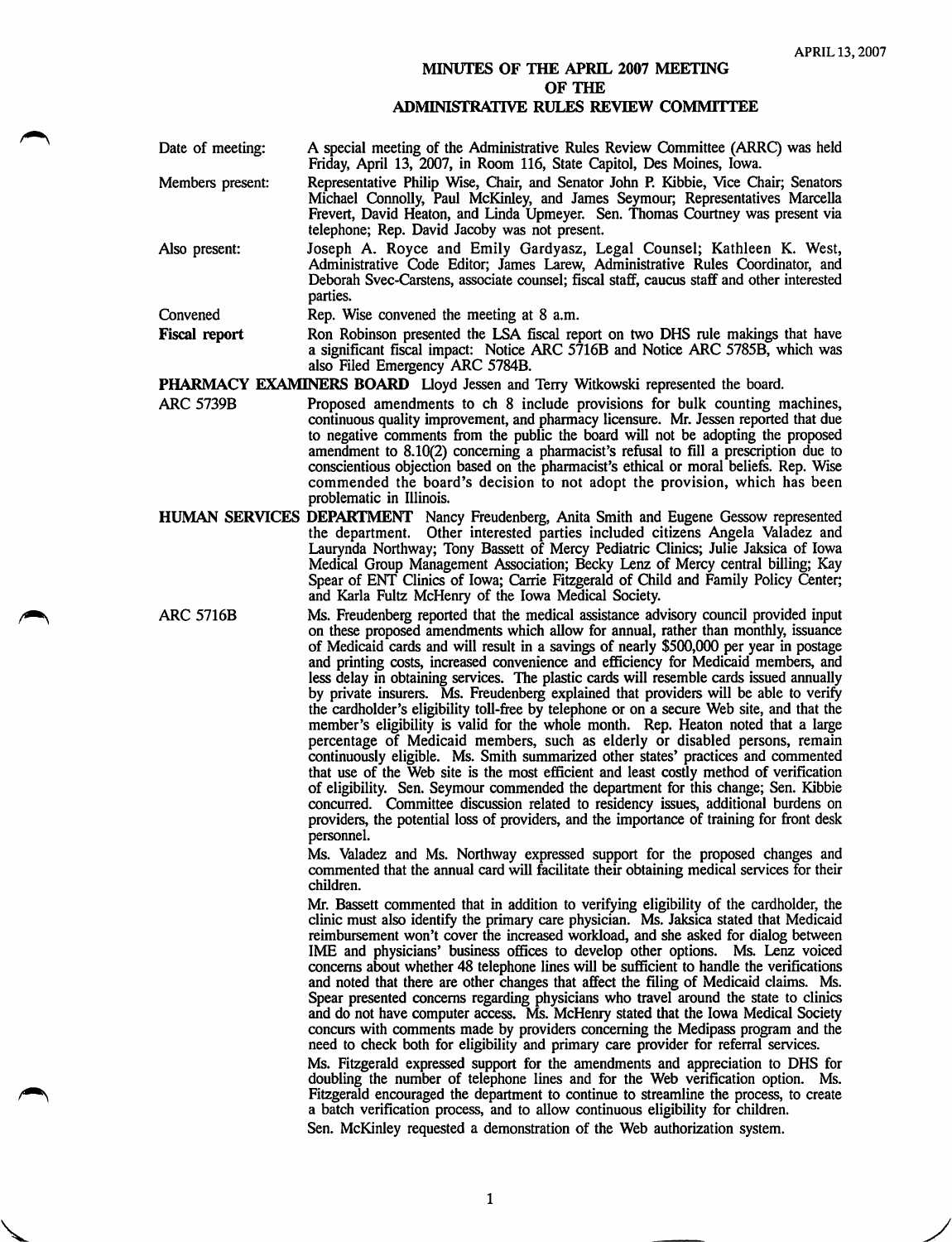Human Services Department (continued)

- ARC 5784B No action on amendments to ch 58 to implement the disaster reimbursement grant program. Discussion related to the nature of the 350 applications for reimbursements for repairs and purchases the department received after the recently declared statewide emergency.
- ARC 5768B No questions on 65.26 regarding student eligibility for food assistance.
- ARC 5770B No questions on amendments to consolidate nine Medicaid provider enrollment forms.<br>ARC 5780B No action on 86.18 concerning health insurance data match for the HAWK-I program.
- No action on 86.18 concerning health insurance data match for the HAWK-I program. ARC 5773B No questions on amendments to ch 153 regarding state payment program funding distribution to county CPCs.

AGRICULTURE AND LAND STEWARDSHIP DEPARTMENT Margaret Thomson represented the department.

- ARC 5774B No questions on 62.1, definition of "breeder of a foal."<br>ARC 5777B No questions on 67.12, fostering oversight organization
- No questions on 67.12, fostering oversight organizations and foster care homes for abandoned or surrendered animals.

ENVIRONMENTAL PROTECTION COMMISSION Diane Moles, Wayne Ferrand, and Laurie Sharp represented the commission.

- ARC 5795B No questions on proposed amendments to chs 40 and 43 concerning minor water main construction permits.
- ARC 5793B No action on 64.2(1), sanitary sewer extension construction permits.
- ARC 5792B No questions on amendments to make ch 67 compatible with federal requirements pertaining to land application of sewage sludge.
- ARC 5794B No action on 81.7(3)"a," which pertains to certification of public water supply and wastewater treatment system operators. Sen. McKinley commended EPC on this common-sense approach to certification.

NATURAL RESOURCE COMMISSION Ken Herring and Lowell Joslin represented the commission.

- No questions on proposed 51.10 concerning game management areas. ARC 5802B
- No questions on proposed 52.1(2)"a" regarding wildlife refuges. ARC 5801B
- No questions on proposed annual amendments to waterfowl and coot hunting seasons. No action on amendments to ch 95 pertaining to game harvest reporting and landowner-tenant registration. ARC 5800B ARC 5799B
- No questions on proposed amendments to ch 98, wild turkey spring hunting. ARC 5798B
- No action on proposed amendments to ch 99, wild turkey fall hunting. ARC 5797B
- No action on proposed amendments to ch 106, deer hunting by residents. ARC 5803B
- No action on proposed amendments to ch 107, rabbit and squirrel hunting. ARC 5796B
- No questions on ch 16, docks and other structures on public waters. Sen. Kibbie expressed appreciation for the agency's work to resolve concerns. ARC 5751B

LABOR SERVICES DIVISION Kathleen Uehling represented the division.

ARC 5790B No questions on proposed amendments pertaining to elevators.

REVENUE DEPARTMENT Dick Stradley and Jessica Norris represented the department.

ARC 5806B No questions on proposed amendments to ch 71 regarding the property assessment appeal board.

RACING AND GAMING COMMISSION Jack Kettering represented the commission. Other interested parties included Jeff Peterzalek of the attomey general's office and Rep. Rick Olson.

Special review Rep. Olson requested a special review of 6.5(1)"h" concerning temporary suspension of licenses. Rep. Olson stated that suspension without notice and hearing is unfair since the charge may not be resolved until after the racing season. In effect, a suspended employee is deprived of a livelihood because the suspension in Iowa results in suspension in other states. Rep. Olson indicated that he has met with Mr. Ketterer and the committee chair and legal counsel and a possible solution has been worked out.

> Mr. Ketterer commented on situations in which a license would be summarily suspended by the stewards. Mr. Peterzalek referenced a supreme court decision and Iowa law in his explanation of due process and summary suspension prior to an evidentiary hearing. Mr. Ketterer proposed that the commission adopt a definition of "immediate danger" in order to clarify when a license would be summarily suspended and offered to provide the language to the committee at the May meeting. Rep. Wise asked that Mr. Royce schedule a review for the May meeting. Sen. Kibbie suggested a "double-barrel" filing would be appropriate. Mr. Ketterer will respond to Sen. Seymour's question about how many incidents involving immediate danger occur each year.